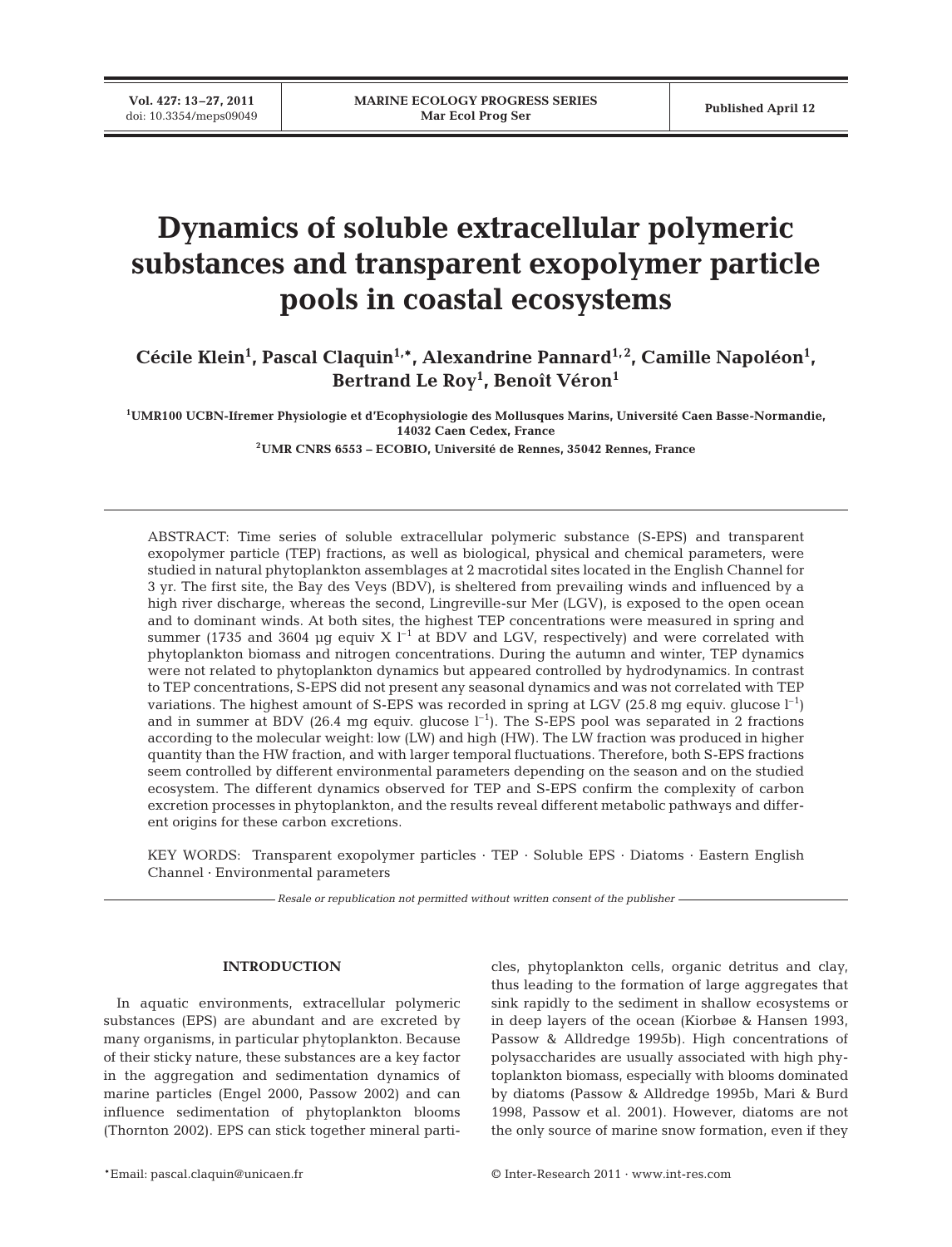contribute the largest part of it (Thornton 2002). Indeed many aquatic organisms generate a large amount of extracellular mucilage, e.g. other microalgae groups (e.g. dinoflagellates, green algae and coccolithophorids), macroalgae, bacteria and zoobenthos (Passow 2002).

Besides the aggregation properties of EPS, these excretions are involved in cell protection (Shimada et al. 1997), cell fixation mechanisms (Welch et al. 1999), nutrient sequestration (Flemming & Wingender 2001) and migration of microphybenthos (Lind et al. 1997). Moreover, EPS secretions represent a significant source of carbon for microbial, pelagic and benthic consumers (Decho 1990, Underwood & Smith 1998) including heterotrophic flagellates (Tranvik et al. 1993), planktonic tunicates (Flood et al. 1992), euphausiids (Passow & Alldredge 1999) and copepods (Decho & Moriarty 1990). However, EPS may also negatively affect grazing of copepods (Prieto et al. 2001, Dutz et al. 2005) and euphasiids (Passow & Alldredge 1999). Thus, they play an important role in microbial loops (Decho 1990, Passow 2002).

EPS are predominantly composed by polysaccharides, which are present in the ocean in large quantities and various forms (Hoagland et al. 1993). The production of EPS is mainly known in the form of stalks, tubes, apical pads, adhering films and cell coasting including cells walls and capsules (Hoagland et al. 1993). They can be free or strongly attached to cells (Passow 2002). The main part of EPS is represented by the free fraction, which is constituted of extracellular soluble carbohydrates (S-EPS) (Underwood et al. 1995, 1999, Staats et al. 1999), and by a particulate fraction (Thornton 2002) called transparent exopolymer particles (TEP) (Alldredge et al. 1993). The chemical nature of both fractions is different. S-EPS are mainly made up of galactose and glucuronic acid (De Brouwer et al. 2002), whereas the TEP fraction is mainly composed of fucose and rhamnose (Passow 2002). During the present study, the S-EPS pool was quantified using a method that measures the neutral polysaccharides (Dubois et al. 1956), whereas the TEP correspond to the acidic polysachharide fraction (Passow & Alldredge 1995a). S-EPS can be separated in 2 pools according to polysaccharide molecular weight: the low molecular weight (LW) pool and the high molecular weight (HW) pool. It has been demonstrated that the composition and the production rates of the LW and HW pools in S-EPS vary with environmental conditions, such as light intensity, including darkness (Smith & Underwood 2000), and nutrient availability (Staats et al. 1999, Underwood et al. 2004). Several authors have demonstrated that nutrient limitation also emphasises TEP production (Staats et al. 2000, Engel et al. 2002, Passow 2002), but it has been shown in many species

from various phyla that large TEP production may also occur under nutrient-replete conditions (Claquin et al. 2008).

The properties and distribution of marine snow in the ocean was first investigated by Suzuki & Kato (1953). The spatial and temporal distributions of EPS fractions have since been determined in some ecosystems. Most of the time these investigations have shown a significant correlation between TEP concentration and phytoplankton dynamics (Hong et al. 1997, Ramaiah & Furuya 2002, Beauvais et al. 2003, Radic et al. 2005). Nevertheless, some authors did not find any direct correlation between the TEP fraction and phytoplankton biomass (Garcia et al. 2002, Engel 2004). Another study showed that TEP concentrations and phytoplankton biomass were significantly correlated at the beginning of spring but not during winter (Prieto et al. 2006).

Because EPS play a role in phytoplankton fate by influencing bloom sedimentation or grazing (Passow & Alldredge 1999, Dutz et al. 2005), the seasonal dynamics of EPS have to be studied in coastal areas, particularly in aquaculture zones, where phytoplankton resources are essential. Our study was performed in one of the most important shellfish farming productions area of Western Europe (Normandie, France). Previous studies in this area have demonstrated that phytoplankton assemblages are largely dominated by diatoms (Jouenne et al. 2005, 2007, Pannard et al. 2008), and that oysters *(Crassostrea gigas)* feed predominantly on phytoplankton and, to a lesser extent, on microphytobenthos and detritus (Marin Leal et al. 2008). Aggregation processes associated with EPS and TEP production may affect the feeding efficiency and the food quality for shellfish and zooplankton (Prieto et al. 2001).

In this context, the objectives of the present study were to describe and compare the seasonal dynamics of S-EPS and TEP in coastal ecosystems and to investigate their controlling factors, in parallel with the phytoplankton dynamics. In order to reach these objectives, we followed the temporal variations of S-EPS and TEP in the eastern (Baie des Veys) and western (Lingreville-sur-mer) English Channel for 3 yr. Correlations between changes in TEP and S-EPS production, phytoplankton dynamics and hydrodynamic factors were investigated using multivariate analyses.

#### **MATERIALS AND METHODS**

**Study sites.** Samples were collected from 2 large basins located in the English Channel (Normandie, France) (Fig. 1). Both sites are macrotidal coastal ecosystems, with a maximum tidal range of 8 m and a mean depth of 6 m. They are both characterised by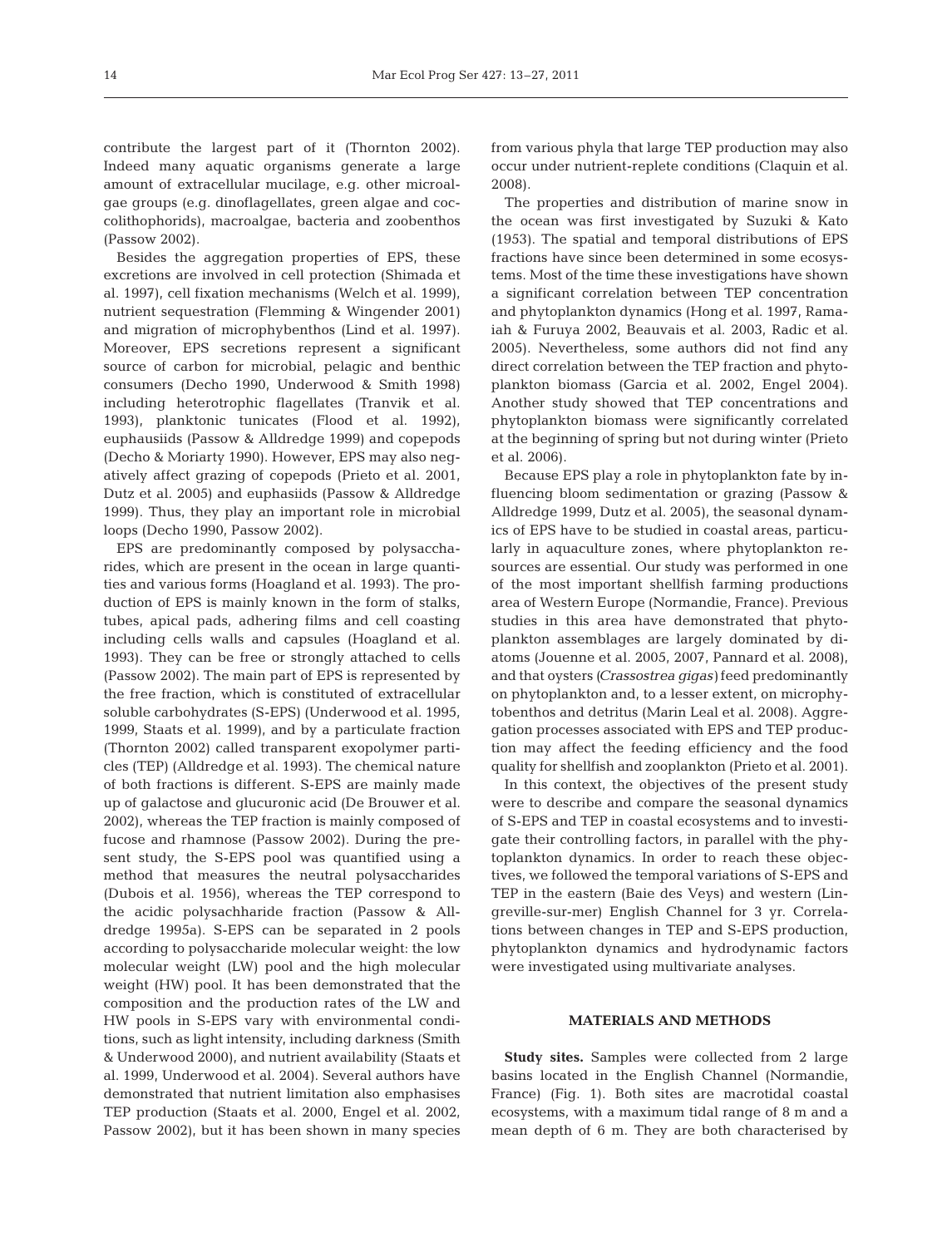

Fig. 1. Location of the sampled sites  $(\Delta)$ , Baie des Veys (BDV) and Lingreville-sur-mer  $(LGV)$   $\circ$  = meteorological monitoring station (Pannard et al. 2008)

dense shellfish farming. These areas contrast in terms of nutrient availability and hydrodynamics. The eastern coast of Cotentin (Baie des Veys [BDV]) is protected from prevailing winds because of its location (for details, see Marin Leal et al. 2008) and is largely influenced by river discharge (Jouenne et al. 2005). The western coast (Lingreville-sur-mer [LGV]) is exposed to the westerly winds and is not directly influenced by river discharge because of the low inflow of the river. The LGV site is more influenced by offshore water masses than the BDV site.

Sampling was performed 3 times a week for 3 wk in autumn and spring at each site and monthly between both periods, for 3 yr. Samples were always collected at high tide, at the same location  $(49^{\circ} 24' 50 \text{ N}$ , 1° 06' 50 W for BDV and 48° 56' 29 N, 1° 35' 65 W for LGV) and at 1 m depth using a membrane pump. Time between sampling and analysis (or filtrations) varied from a few minutes (photosynthetic parameters, nutrients) to 2 h, with all the analyses performed in triplicate.

**Physical and chemical measurements.** Vertical profiles of temperature and salinity were measured with a HYDROLAB DS5 probe. Dissolved nutrients— $NO<sub>3</sub>$ ,  $PO_4$  and  $Si(OH)<sub>4</sub>$ —were measured in triplicate using colorimetric methods, according to Aminot & Kérouel (2007) with a Bran & Luebbe continuous-flow analyser. Dissolved ammonium (NH4) was measured in triplicate manually using a colorimetric method (Aminot & Kérouel 2004). Suspended particulate matter (SPM) was obtained after filtration of 1 l of seawater onto Whatman GF/F pre-combusted filters (400°C) and further analyses were performed on a standard weight measurement following the method of Aminot & Chaussepied (1983). Meteorological data (solar radiation, temperature, rainfall and wind velocity) were monitored by Météo France 15 km from each sampling site (Sainte-Marie du Mont for BDV, 49° 24' 12 N, 1° 10' 06 W, and Gouville-sur-mer for LGV, 49° 06' 24 N,  $1^{\circ}36'24$  W).

**Chlorophyll** *a***.** Phytoplankton biomass was estimated from chlorophyll *a* (chl *a)* measurements, both total and after fractionation, to distinguish the large and the small fraction by filtration on 10 µm nylon fibre and on Whatman GF/F glass fibre filters at low vacuum pressure. Chl *a* was extracted from filters by 90% acetone overnight in the dark at 4°C and then measured by fluorometry (TD-700, Turner Designs) according to Welschmeyer (1994).

Both sampling sites were included in 2 different networks, which also measured chl *a* concentrations. BDV is included in the REPHY (IFREMER) network and LGV in the SMEL HYDRONOR network. We used the chl *a* concentration data from these networks in addition to our own data.

**Pulse amplitude modulated (PAM) fluorometry.** PAM measurements allowed us to estimate the physiological status of microalgae (Parkhill et al. 2001). The maximum energy conversion efficiency, or quantum efficiency of photosystem II (PSII) charge separation  $(F_v/F_m)$ , was measured using a WATER/B PAM (Walz) (Schreiber et al. 1986). After a dark adaptation of 15 min, a 3 ml subsample was placed in a darkened measuring chamber. The sample was excited by a weak blue light (1 µmol  $m^{-2}$  s<sup>-1</sup>, 470 nm, 0.6 kHz frequency) and fluorescence was detected at wavelengths above 695 nm. The blank was performed on filtered water from each sample (GF/F filters).  $F_v/F_m$  was calculated by:

$$
F_{\rm v}/F_{\rm m}~=~(F_{\rm m}-F_0)/F_{\rm m}
$$

where  $F_0$  is the minimum fluorescence and  $F_m$  is the maximum fluorescence (during a saturating light pulse, 0.6 s, 470 nm, 1700 µmol  $m^{-2}$  s<sup>-1</sup>) of a darkadapted sample (Genty et al. 1989).

**Phytoplankton community structure.** Phytoplankton species composition was determined as in Pannard et al. (2008). Briefly, 500 ml of water was filtered on a polycarbonate filter using gentle vacuum. Cells were resuspended in 2 ml of filtered water and fixed with glutaraldehyde (1% of final volume). Then cells were counted using light microscopy on Sedgewick-Rafter cells.

**Determination of TEP.** One litre of seawater was filtered in triplicate onto a 0.4 µm polycarbonate filter at gentle vacuum to preserve the phytoplankton cells as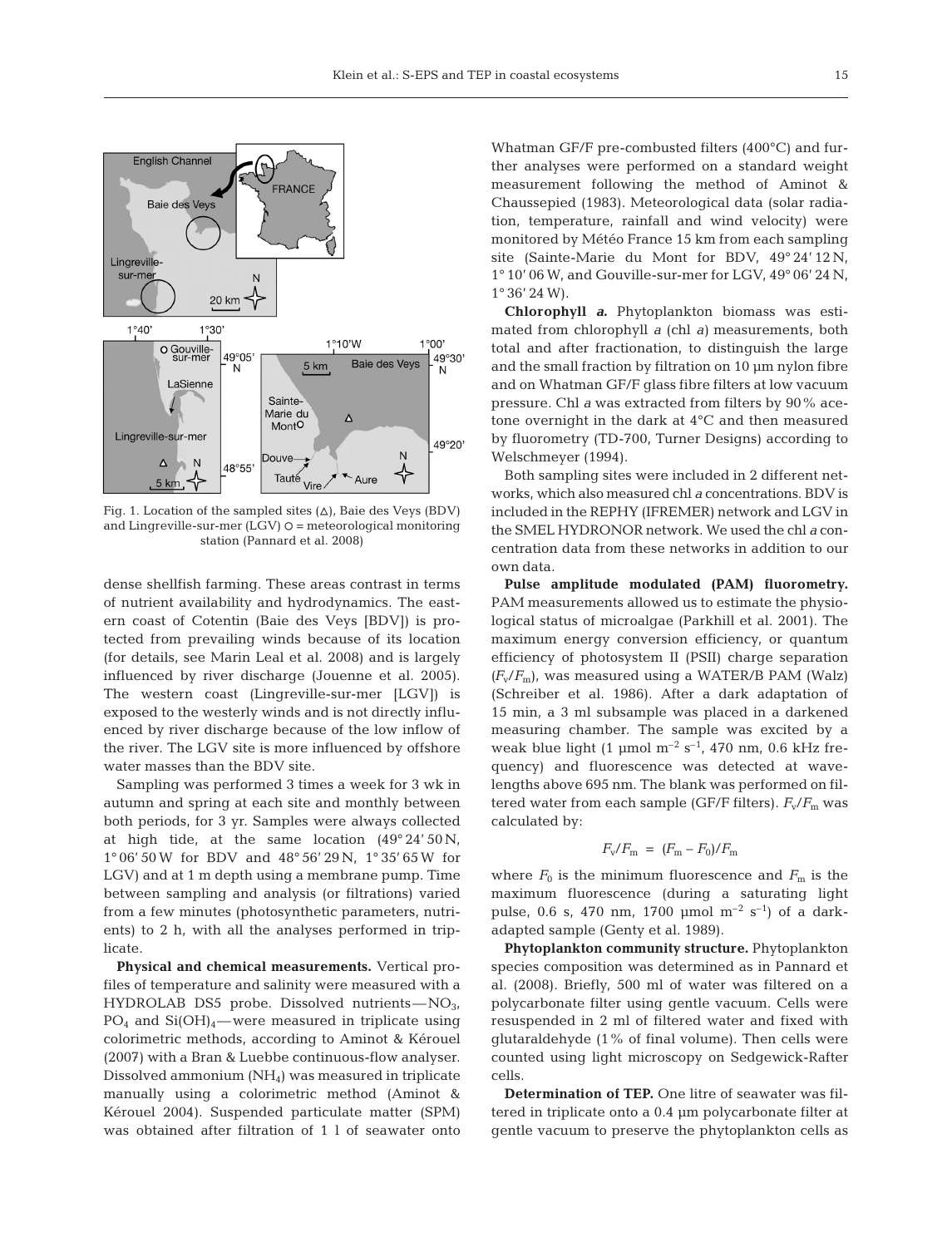described by Passow & Alldredge (1995a). The particular material present on the filter was immediately resuspended in 5 ml of filtered (Whatman GF/F) seawater and centrifuged for 10 min at  $3200 \times g$ . Pellets were stored frozen at –20°C until analysis. Measurements indicated that an average of 3% of the total TEP concentration (and maximum 5%) could remain on the filter after resuspension. All TEP data were corrected in order to take in account this average percentage loss.

On the pellets, TEP concentrations were measured following the method from Claquin et al. (2008), which avoids high blank values due to absorption of Alcian Blue on polycarbonate filter and the high variability of the calibration curves. A volume of 2 ml of 0.02% Alcian Blue prepared in 0.06% acetic acid was added to a pellet. The sample was centrifuged  $(3200 \times g)$ , 20 min) immediately to remove the excess dye. The pellet was rinsed with 1 ml of distilled water and centrifuged several times until obtaining an uncoloured supernatant. A volume of 4 ml of 80%  $H_2SO_4$  was then added to the pellet. After 2 h, the absorption of the supernatant was measured by spectrophotometer at 787 nm. TEP values are expressed as xanthan gum weight equivalent ( $\mu$ g equiv. X  $l^{-1}$ ), calculated by means of a calibration curve realised according to Claquin et al. (2008). A new calibration curve was realised at each season using 12 concentrations (in triplicate).

**Determination of EPS: soluble carbohydrate fraction.** The soluble fraction of EPS is dissolved in seawater (Underwood et al. 1995). This fraction is obtained after filtration onto a 0.4 µm polycarbonate filter. The separation of S-EPS in 2 distinct pools (HW and LW) was performed in triplicate according to Underwood et al. (2004) and De Brouwer & Stal (2002). S-EPS was then dosed using the colorimetric method of Dubois et al. (1956). A volume of 8 ml of the filtrate was added to centrifuge tube containing 24 ml cold ethanol (75%) and the S-EPS was allowed to precipitate overnight at  $-20^{\circ}$ C. After centrifugation at 3200  $\times$  *q* for 15 min, supernatant representing S-EPS LW and pellets representing S-EPS HW were separated and placed in incubator at 50°C for drying. Dried samples were resuspended in *x* ml of distilled water for HW and LW, respectively. A volume of *x* ml of phenol (5%) and 5*x* ml of  $H<sub>2</sub>SO<sub>4</sub>$  was added and, after 30 min, the EPS concentrations were measured at 485 nm by spectrophotometer  $(x = 3$  for HW and  $x = 5$  for LW). S-EPS values are expressed as glucose (mg equiv. glucose  $l^{-1}$ ). EPS values are expressed per chl *a* unit (mg equiv. glucose  $mq^{-1}$  chl *a*).

**Numerical analyses.** In order to draw a parallel between the environmental and biological parameters and the species composition (see Table 1), canonical Table 1. Predictive environmental variables, supplementary biological variables and species used in the canonical correspondence analyses. HW: high molecular weight; LW: low molecular weight; S-EPS: soluble extracellular polymeric substances; SPM: suspended particulate matter; TEP: transparent exopolymer particles

| Variables                        | Species                      |  |  |  |
|----------------------------------|------------------------------|--|--|--|
| <b>Predictive environmental</b>  | Asterionellopsis glacialis   |  |  |  |
| Light                            | <i>Chaetoceros</i> spp.      |  |  |  |
| Rain                             | <i>Ditylum</i> sp.           |  |  |  |
| Wind                             | <i>Fraqilaria</i> sp.        |  |  |  |
| Temperature                      | Guinardia spp.               |  |  |  |
| PO <sub>4</sub>                  | Gymnodinium spp.             |  |  |  |
| NO <sub>3</sub>                  | Leptocylindrus danicus       |  |  |  |
| $\rm{NH}_{4}$                    | Nitzschia longissima         |  |  |  |
| Si(OH) <sub>4</sub>              | <i>Nitzschia</i> sp.         |  |  |  |
| <b>SPM</b>                       | Odontella spp.               |  |  |  |
| Supplementary biological         | Paralia marina               |  |  |  |
| Chl $a$ (large)                  | Phaeocystis globosa          |  |  |  |
| Chl a (small)                    | <i>Pseudo-nitzschia</i> spp. |  |  |  |
| $\mathrm{TFP}\, \mathrm{I}^{-1}$ | <i>Rhabdonema</i> sp.        |  |  |  |
| TEP/chl $\alpha$                 | Rhizosolenia imbricata       |  |  |  |
| S-EPS (HW)                       | Skeletonema marinoi          |  |  |  |
| S-EPS (LW)                       | Thalassionema nitzschioides  |  |  |  |
|                                  | Thalassiosira rotula         |  |  |  |

correspondence analyses (CCA) were performed for each site and for each season using the program CANOCO 4.5 (ter Braak & Verdonschot 1995). Species data were ln-transformed  $[\ln(x + 1)]$  as these variables may have an asymmetric distribution due to exponential growth when conditions are favourable (ter Braak & Smilauer 2002). CCA is an efficient ordination technique when a Gaussian relationship between species and the environmental gradients is expected (ter Braak 1986). This constrained analysis extracts the best environmental gradients that explain a maximum of the variability of species data. Biological variables (such as S-EPS and TEP concentration) were added as supplementary variables to the CCA, and were thus correlated with the canonical axis (which is a linear combination of environmental parameters) on the plot.

# **RESULTS**

#### **Nutrients, chl** *a***, TEP and S-EPS**

Nutrient concentrations determined during the study showed classic trends of temperate nutrient-rich coastal ecosystems (Jouenne et al. 2005, Pannard et al. 2008). Each year, winter nitrate concentrations were ~30 µM at both BDV and LGV. Nitrates decreased throughout the spring and reached concentrations at the detection limit during summer  $(<0.01 \mu M$ ) (data not shown). Changes in silicate concentrations showed the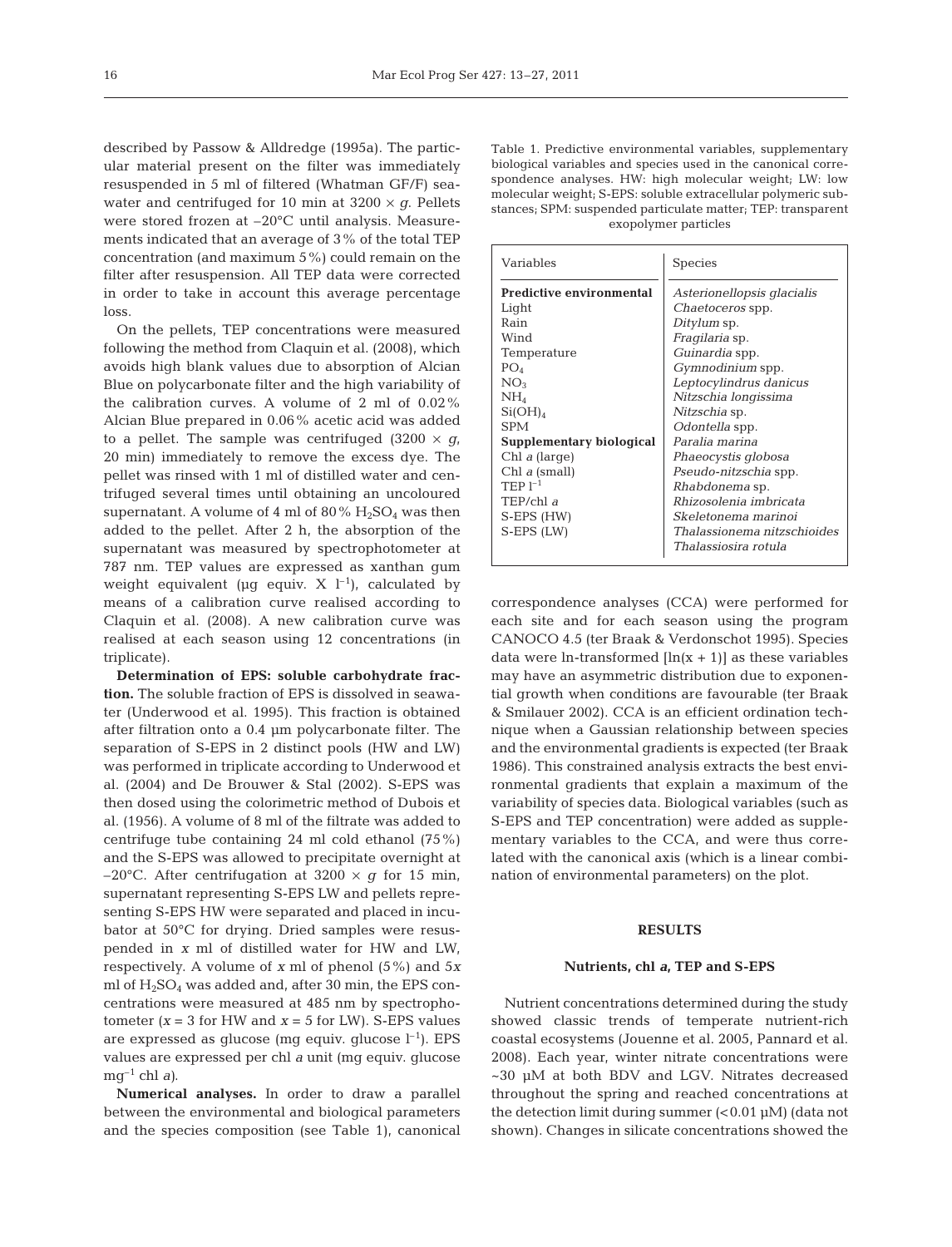same trend as the concentrations of nitrate, characterised by high values in winter and low values in summer (data not shown). Phosphate concentrations remained low throughout the 3 yr studied and increased slightly during the winter at both sites (data not shown). Ammonium concentrations remained low during the winter and spring and increased from summer to autumn for the 3 yr studied at BDV (data not shown). At LGV, ammonium concentrations were highest during the spring (up to 3.2  $\mu$ M) and remained low during the summer with a slight increase during fall.

The total chl *a* data are presented for each site in Fig. 2 and Table 2. Concentrations ranged from 0.7 to 8.1 µg l<sup>-1</sup> at LGV and from 0.6 to 18.9 µg l<sup>-1</sup> at BDV. The highest values at both sites were observed in spring 2008. Chl *a* concentrations observed at both sites during sampling periods were in accordance with annual data from the REPHY IFREMER and HYDRONOR SMEL networks (Fig. 2). At BDV, chl *a* showed higher concentrations in spring than in autumn, except in 2007 when higher chl *a* concentrations were observed in autumn. At LGV, the spring and the autumnal chl *a* concentration variations were roughly the same except for spring 2008, which showed a large increase Annual chl *a* concentrations were lower at LGV than at BDV, 2.95 and 4.3  $\mu$ g l<sup>-1</sup>, respectively (Table 2). The annual chl *a* concentrations at LGV were two-thirds of those at BDV, indicating that environmental conditions were more favourable to bloom development at BDV than at LGV. At both sites, large cells dominated phytoplankton communities over the 3 yr (62.3% at BDV and 57.0% at LGV) and followed the same evolution as the total biomass  $(r^2 =$ 0.94,  $p < 0.0001$  at BDV and  $r^2 = 0.92$ ,  $p < 0.0001$  at LGV) (data not shown).

TEP concentrations were measured during the whole sampling period at each site (Fig. 3, Table 2). TEP abundance is expressed in  $\mu$ g equiv. X  $l^{-1}$  and as a function of chl *a* (TEP/chl *a* in µg equiv. X µg<sup>-1</sup> chl *a*), as is frequently observed in the literature. TEP abundance varied largely at both sites: from 36.9 to 1735 µg equiv. X  $l^{-1}$  at BDV with a mean of 280.7 µg equiv. X  $l^{-1}$ and from 26.4 to 3604.5 µg equiv. X  $l^{-1}$  at LGV with a mean of 452.4 µg equiv.  $X$  l<sup>-1</sup>. Generally, during high TEP concentration periods, the highest values were measured in LGV; nevertheless, overall TEP concentrations at both sites were not significantly different  $(t$ -test,  $p = 0.0584$ ). At BDV, the highest TEP concentrations were recorded during spring 2006, after which concentrations were smaller and increased in spring and autumn. At LGV, the observed concentrations were quite variable with a tendency to increase in spring. The highest peak was observed at the beginning of 2008, followed by a sudden decrease. The



Fig. 2. Seasonal variation of total chlorophyll *a* during the 3 yr of study  $\Theta$ ) at (A) BDV (O: data from the IFREMER REPHY network, in particular from the Geffosses station) and (B) LGV (O: data from the SMEL HYDRONOR network)

observed pattern changes when the production of TEP is expressed per unit chl *a*. At BDV, the TEP/chl *a* ratios were relatively low (from 9.4 to 677 µg equiv.  $X \mu g^{-1}$ chl *a*) with a mean value of 83.7 µg equiv. X  $\mu$ g<sup>-1</sup> chl *a*. In contrast, at LGV the TEP/chl *a* ratios were higher (from 8.8 to 1239 µg equiv.  $X \mu g^{-1}$  chl *a*) with a mean of 186 µg equiv. X µg–1 chl *a*. The highest values appeared from December 2007 to March 2008.

The temporal evolution of S-EPS (LW and HW) during sampling is presented for both sites in Fig. 4 and Table 2. The variation of both EPS pools did not show any specific pattern at either site. The highest amount of EPS was produced in May 2007 at LGV (25.8 mg equiv. glucose  $l^{-1}$ ) and in July 2007 at BDV (26.4 mg equiv. glucose  $l^{-1}$ ). Specifically, the LW pool was always higher in concentration than the HW pool at both sites. Concentrations of LW at BDV ranged from 5.5 to 25.1 mg equiv. glucose  $l^{-1}$  and from 0.6 to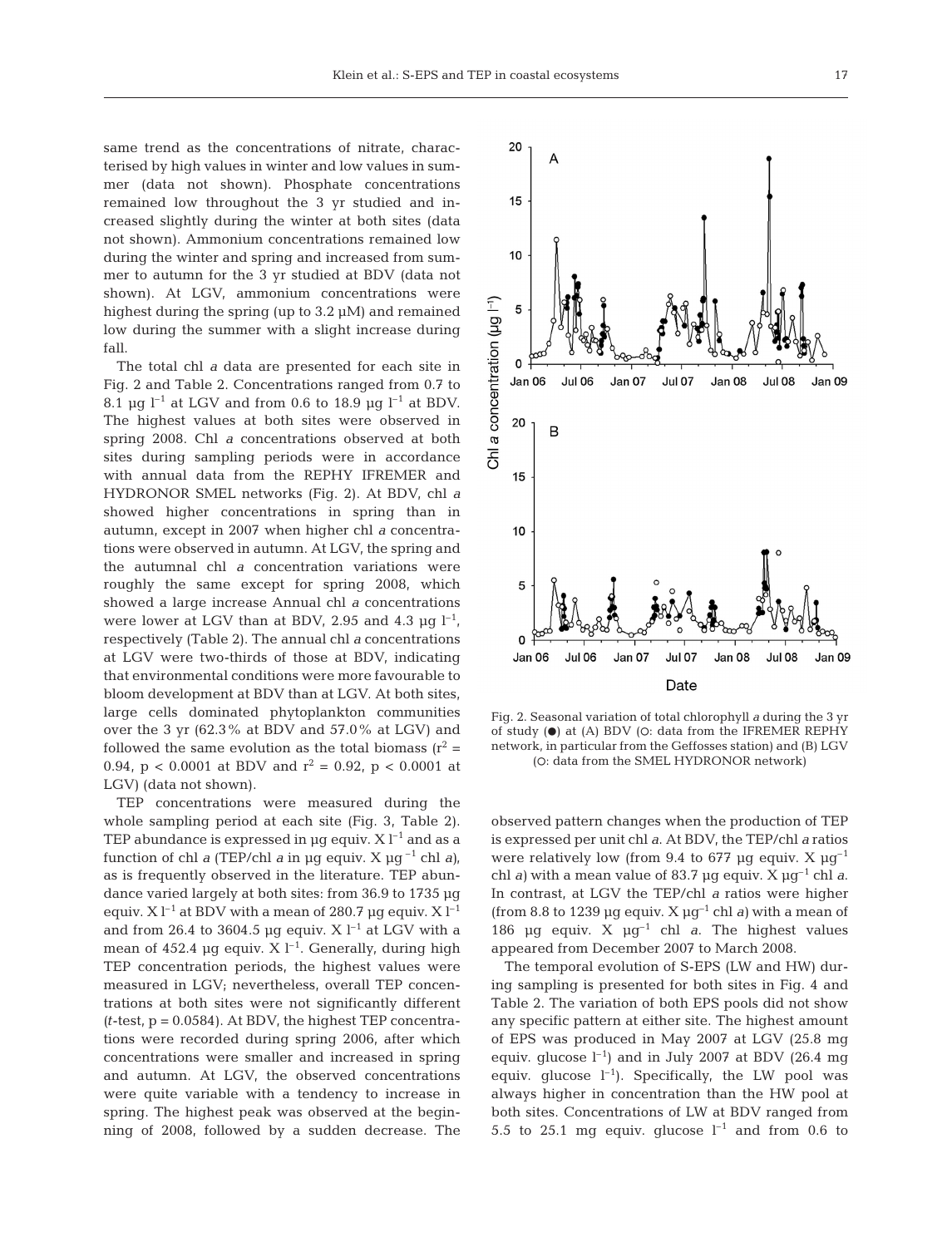| Parameter             | Units                                  | BDV-    |       |         |        | LGV-  |         |  |
|-----------------------|----------------------------------------|---------|-------|---------|--------|-------|---------|--|
|                       |                                        | Mean    | Min.  | Max.    | Mean   | Min.  | Max.    |  |
| Light                 | $J \, \text{cm}^{-2}$                  | 1162.88 | 20.83 | 3081.00 | 930.92 | 18.25 | 2787.00 |  |
| Rain                  | mm                                     | 2.66    | 0.00  | 47.10   | 1.35   | 0.00  | 16.20   |  |
| Wind                  | $m s^{-1}$                             | 3.65    | 2.10  | 6.80    | 5.30   | 1.80  | 11.30   |  |
| Temperature           | $\rm ^{\circ}C$                        | 15.27   | 8.55  | 19.21   | 13.02  | 6.70  | 17.70   |  |
| PO <sub>4</sub>       | $\mu$ mol $l^{-1}$                     | 0.41    | 0.01  | 2.84    | 0.29   | 0.01  | 0.90    |  |
| NO <sub>3</sub>       | $\mu$ mol $l^{-1}$                     | 6.38    | 0.04  | 35.96   | 6.20   | 0.08  | 31.13   |  |
| NH <sub>4</sub>       | $\mu$ mol $l^{-1}$                     | 1.22    | 0.01  | 4.79    | 0.59   | 0.00  | 3.17    |  |
| Si(OH) <sub>4</sub>   | $\mu$ mol $l^{-1}$                     | 5.69    | 0.01  | 17.21   | 28.56  | 0.01  | 317.59  |  |
| <b>SPM</b>            | $mg l^{-1}$                            | 34.29   | 12.90 | 121.76  | 35.85  | 13.30 | 165.26  |  |
| Chl $a$ (total)       | $\mu$ g l <sup>-1</sup>                | 4.3     | 0.58  | 18.92   | 2.95   | 0.72  | 8.10    |  |
| Chl $a$ (large)       | $\mu g$ $l^{-1}$                       | 2.38    | 0.08  | 12.28   | 1.61   | 0.07  | 5.95    |  |
| Chl $a$ (small)       | $\mu q l^{-1}$                         | 1.68    | 0.24  | 6.64    | 1.33   | 0.35  | 3.13    |  |
| $\text{TEP}$ $1^{-1}$ | $\mu$ g equiv. X l <sup>-1</sup>       | 280.79  | 36.90 | 1735.05 | 452.44 | 26.45 | 3604.52 |  |
| TEP/chl a             | $\mu q$ equiv. X $\mu q^{-1}$ chl a    | 83.72   | 9.43  | 677.00  | 186.22 | 8.81  | 1239.13 |  |
| S-EPS (HW)            | $\mu$ q equiv. qlucose $l^{-1}$        | 1.77    | 0.76  | 3.90    | 1.78   | 0.45  | 6.34    |  |
| S-EPS (LW)            | $\mu$ g equiv. glucose l <sup>-1</sup> | 11.68   | 5.52  | 25.14   | 13.18  | 0.69  | 21.90   |  |

Table 2. All parameters obtained at Baie des Veys (BDV) and Lingreville-sur-mer (LGV), mean, minimum and maximum values. See Table 1 for abbreviations

21.9 mg equiv. glucose  $l^{-1}$  at LGV, whereas concentrations of HW ranged from 0.7 to 3.9 mg equiv. glucose  $\rm l^{-1}$  at BDV and from 0.4 to 6.3 mg equiv. glucose  $\rm l^{-1}$  at LGV. The mean concentrations of HW and LW were almost the same at both sites: 2.01 and 12.19 mg equiv. glucose  $l^{-1}$  for HW and LW, respectively, at LGV, and 1.52 and 12.45 mg equiv. glucose  $l^{-1}$  for HW and LW, respectively, at BDV. More generally, the LW fraction increased largely during spring or early summer and increased slightly during autumn. Although the HW fractions decreased over the 3 yr sampling, no seasonal trend was observed.

# **Seasonal dynamics**

CCA and correlations were used to relate the TEP and S-EPS (LW and HW) concentrations to environmental variables and species occurrences.

#### Spring and summer

The CCA performed on spring and summer LGV data was significant (Monte-Carlo test, p < 0.002) (Fig. 5). The first 2 axis of the CCA together explained 73.3% of the total variance of the species–environment relationship. Ammonia concentrations and light intensity contributed strongly to the first axis (89.3 and  $-70.9\%$ , respectively) and  $F_v/F_m$  values were also linked to the first axis (36.9%). This relationship means that when the ammonia concentrations were high, the physiological status of cells was good. The CCA

showed that LW fractions were high when  $F_v/F_m$  (i.e. the apparent physiological status of cells) and the ammonia concentrations were low and when the light intensity was high. The chl *a* concentrations of large cells were strongly associated with the second axis of the CCA (62.6%), as were nitrate concentrations (49%). Therefore, the bloom of large cells occurred when nitrate concentrations were high. TEP production was also associated with the second axis (50.1%). Furthermore, TEP concentrations and biomass of large cells were well correlated during this season  $(r^2 = 0.56,$  $p = 0.002$ , indicating that large cells were predominantly responsible for the phytoplanktonic origin of TEP. TEP concentrations were also correlated with nitrate concentrations ( $r^2 = 0.75$ , p < 0.0001). The high TEP values were related to the dominance of *Rhabdonema* sp., *Guinardia* spp. and *Ditylum* sp. The CCA demonstrated that TEP and S-EPS (mainly LW) concentrations had different dynamics, these parameters being indeed almost perpendicular on the CCA. Moreover, both soluble pools (LW and HW) followed different patterns: HW fractions were high when the TEP, chl *a* and nitrate concentrations were low.

The CCA performed on spring and summer BDV data was significant (Monte-Carlo test, p < 0.002). The first 2 axes of the CCA together explained 64% of the total variance of the species–environment relationship. The ordination diagram of species, environmental parameters, and sampling dates is presented in Fig. 6. TEP dynamics followed to a lesser extent the chl *a* concentrations of large cells, which is confirmed by an  $r^2$ value of  $0.48$  ( $p < 0.001$ ). The CCA demonstrated that TEP concentrations were significantly inversely linked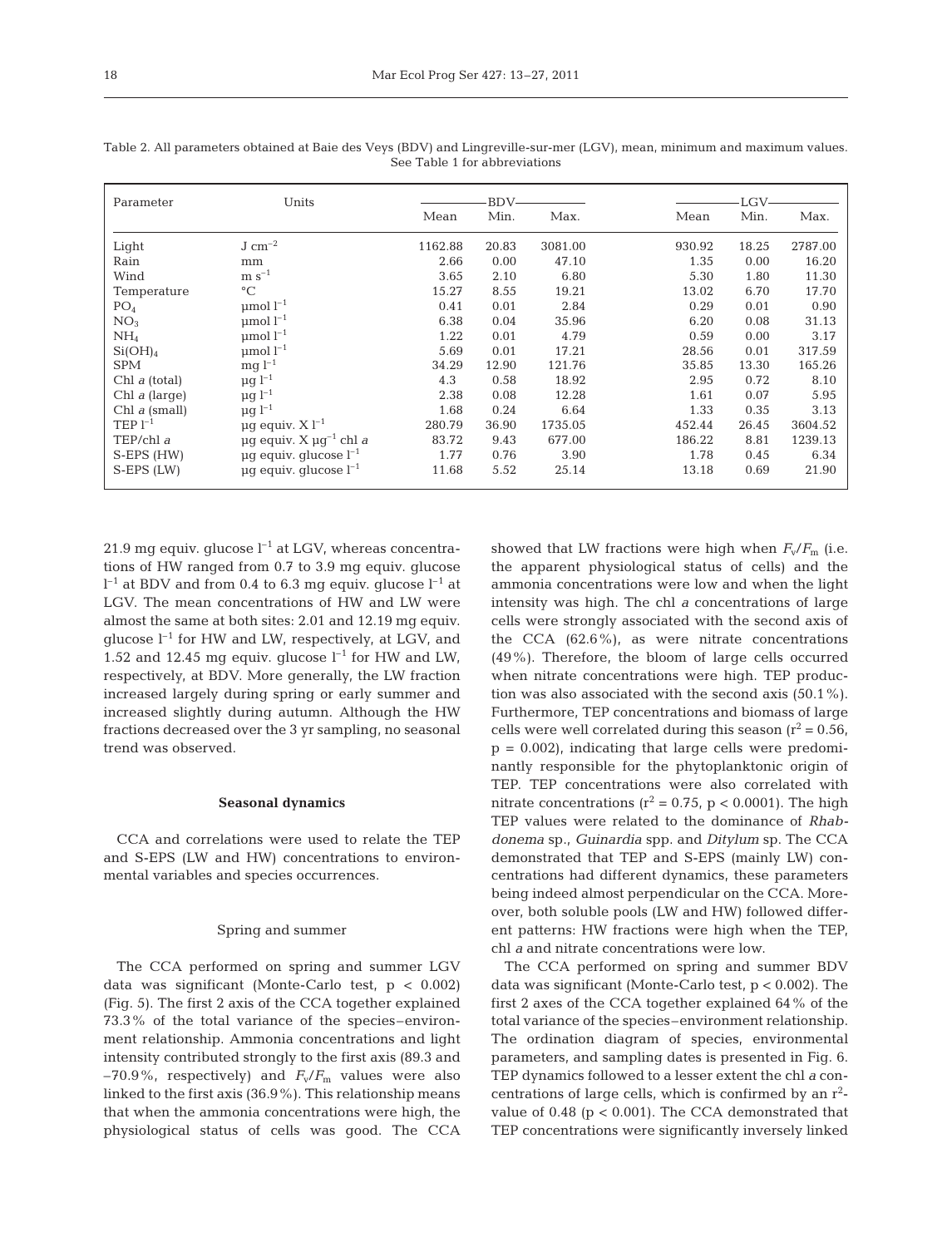



Fig. 3. Time series of TEP during the 3 yr of study at (A) BDV and (B) LGV. Solid lines: absolute TEP concentrations (µq equiv.  $X l^{-1}$ ; mean values). Dotted lines: relative concentration to chl *a* (µg equiv. X µg–1 chl *a*; mean values)

to silicate concentrations. In this area, during the spring season, the correlation coefficient between TEP and HW ( $r^2$  = 0.46,  $p < 0.006$ ) indicated close relationships between these 2 variables, which is also highlighted by CCA. TEP and HW productions must, therefore, be controlled by the same factors. As for LGV, CCA showed that TEP concentrations were correlated with dissolved nitrogen concentrations, in this case with ammonia ( $r^2$  = 0.45, p < 0.001) instead of nitrates. Moreover, HW concentrations were also correlated with ammonia concentrations ( $r^2 = 0.8$ ,  $p < 0.0001$ ). It is worth noting that these high concentrations of TEP and S-EPS (HW) were associated with 3 diatom species: *Rhizosolenia imbricata*, *Guinardia* spp. and *Asterionellopsis glacialis*. During spring and summer at both sites, TEP production was correlated with phytoplankton biomass, as shown by both CCA and correlations, and was controlled by nitrogen (nitrates or ammonia, depending on site) availability. However, S-EPS did not present the same dynamics for both sites. These S-EPS pools (LW and HW) evolved differently at LGV and at BDV and were controlled by different factors within the same site. At LGV, the CCA distinguished the 3 yr (Fig. 5), in contrast to the CCA at BDV (Fig. 6) indicating a higher interannual variability of environmental and biological parameters at LGV than at BDV.

#### Autumn and winter

At both sites, the TEP and HW dynamics during autumn and winter could be distinguished from the spring and summer dynamics (Figs. 3 & 4). At LGV, as for spring and summer, the 2 first axes of the CCA, explaining 82.6% of the total variance (Monte-Carlo test, p < 0.002), showed that periods characterised by chl *a* concentrations of large cells were associated with high nitrate concentrations, which contributed to the first axis (39.4%; Fig. 7). HW concentrations increased with nitrates ( $r^2$  = 0.40,  $p$  < 0.05) and with biomass of large cells ( $r^2 = 0.74$ ,  $p < 0.0001$ ). TEP production originated from large cells in spring, whereas HW production originated from those cells in autumn. In contrast to spring



Fig. 4. Time series of soluble EPS (S-EPS; absolute concentrations, mg equiv. glucose  $l^{-1}$ ) during the 3 yr of study at (A) BDV and (B) LGV. High and low molecular weight S-EPS values are represented by black and grey areas, respectively (mean values are given)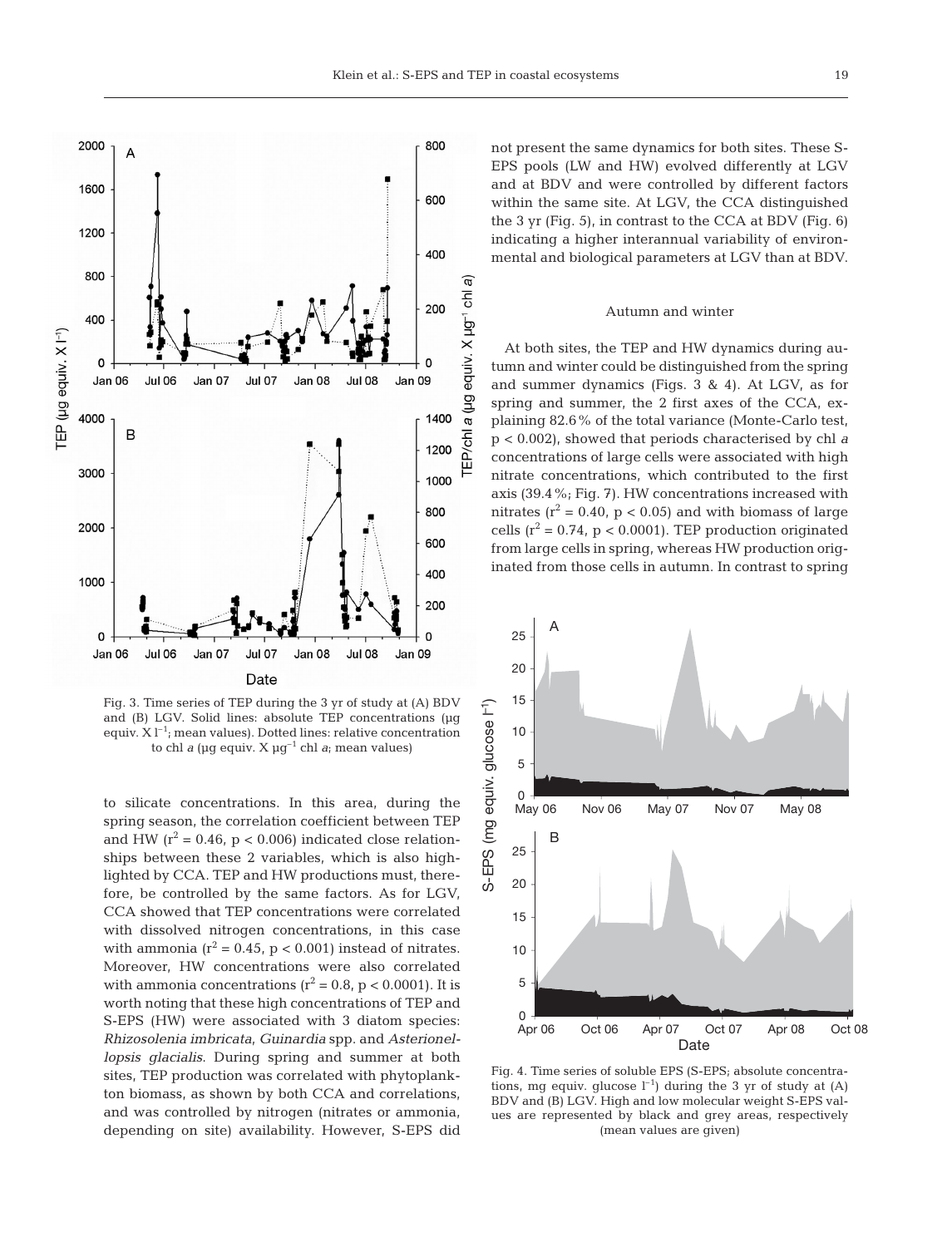

Fig. 5. Canonical correspondence analysis of the community structure at LGV, in spring and summer, showing the relationship between physical, chemical and biological variables (arrows), species abundance  $(\Delta)$  and date of sampling (O). Biological variables (blue arrows) were included as supplementary variables. Variables: light intensity  $(J \text{ cm}^{-2})$ ; wind speed (wind); nitrate, ammonia, silicate and phosphate concentrations; rain; suspended particulate matter (SPM); chl *a* concentrations (of large and small biomass); absolute TEP concentrations (TEP  $l^{-1}$ ); TEP concentrations relative to chl *a* (TEP/chl *a*), high molecular weight (HW) and low molecular weight (LW) soluble extracellular polymeric substance (S-EPS) concentrations; and the physiological status of phytoplankton communities  $(F_v/F_m)$ 

and summer, however, TEP concentrations were not correlated with phytoplankton biomass (i.e. chl *a* concentrations, or total or large chl *a)* or nitrate concentrations, but with silicate and ammonia concentrations  $(r^2 = 0.54, p < 0.006, and r^2 = 0.52, p < 0.01$ , respectively) and with SPM  $(r^2 = 0.60, p < 0.002)$ . These 3 parameters were the main factors that contributed to the second axis (61.7, 85.6 and 48.13%, respectively). This site is particularly exposed to westerly winds during both autumn and winter and its geographical situation leads to high and frequent resuspension. The effect of nutrient availability on excretion production (TEP and HW) differed between spring and autumn, with TEP concentrations in autumn related to silicate and ammonia concentrations and HW concentrations related to nitrate concentrations. This CCA showed that HW and TEP concentrations were inversely correlated  $(r^2 = 0.41, p <$  0.04). HW was produced mainly when *Thalassionema nitzschioides* and *Paralia marina* development occurred, whereas TEP was produced when *Fragilaria* sp., *Guinardia* spp. and *Odontella* spp. were blooming.

In autumn and winter, chl *a* concentrations and excretion production at BDV were not controlled by the same factors as in spring and summer. The CCA performed was significant (Monte-Carlo test, p < 0.01) and the first 2 axes of the CCA together explained 63.9% of the total variance (Fig. 8). The CCA indicated that nitrogen concentrations as ammonia and nitrate forms contributed largely to the first axis (57.4 and 52.9%, respectively) and that LW fractions were produced when nitrogen concentrations were high. The CCA showed that high TEP concentrations were produced with the occurrence of *Thalassiosira rotula*, *Asterionellopsis glacialis* and *Paralia marina* and that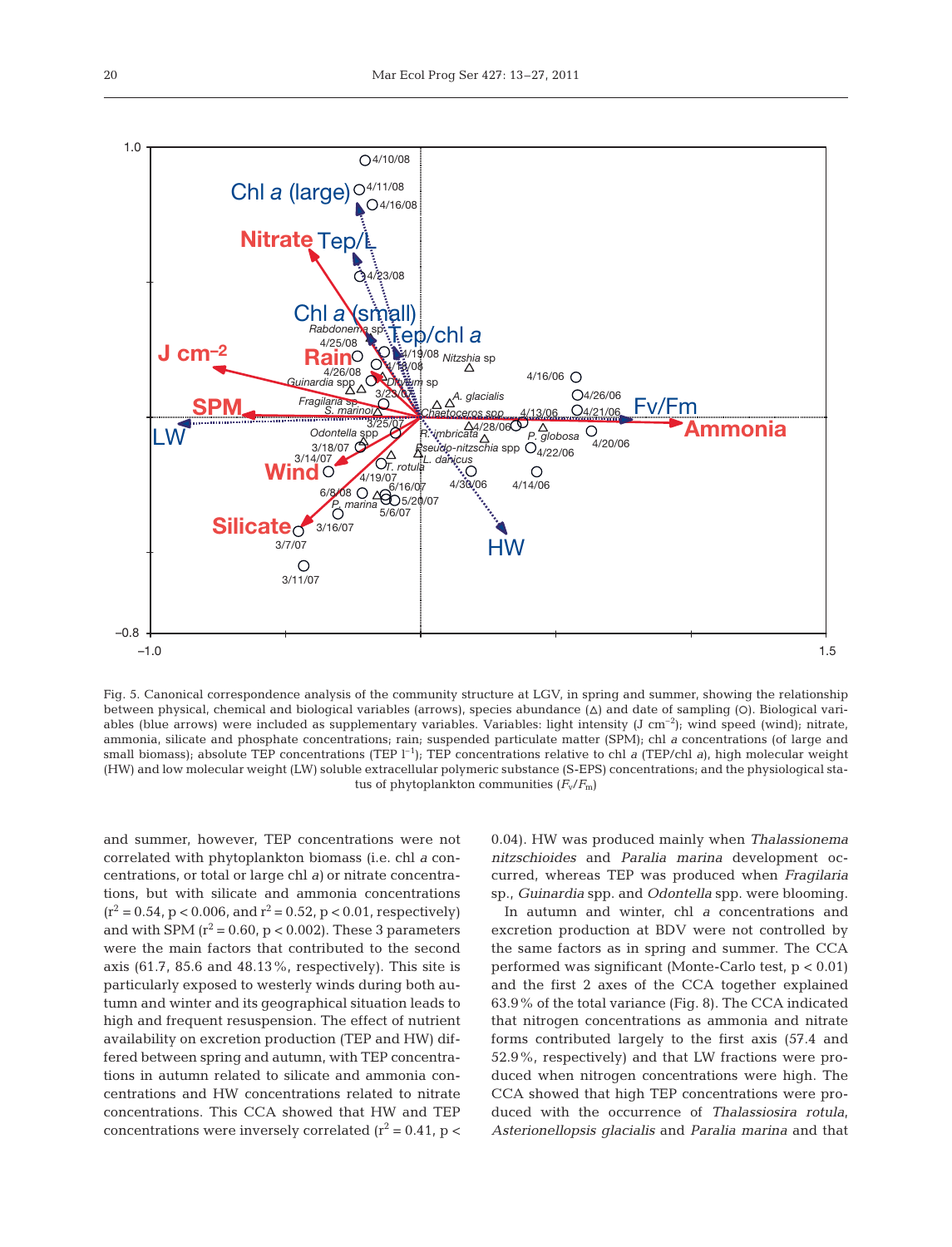

Fig. 6. Canonical correspondence analysis of the community structure at BDV, in spring and summer, showing the relationship between physical, chemical and biological variables (arrows), species abundance  $(\Delta)$  and date of sampling  $(O)$ . Biological variables are as in Fig. 5, except for the addition of water temperature (temperature)

this production was controlled by wind speed and the temperature of water column. These 2 parameters contributed strongly to the second axis (42.6 and –47.8%, respectively). S-EPS and TEP concentrations again showed contrasting patterns.

As for the spring and summer seasons, the CCA highlighted an influence of nitrogen (i.e. ammonia) availability on TEP production at LGV. However, during autumn and winter at both sites, TEP production was also controlled by hydrodynamics and, particularly, the wind, which induced resuspension (high SPM concentrations) and entailed variations in nutrient availability. As for spring and summer, the LW and HW S-EPS fractions did not present the same dynamics at both sites and they were controlled by different factors within the same site. LGV also showed higher interannual variability of environmental and biological parameters during these seasons than BDV. Indeed, at LGV the CCA again distinguished the 3 yr (Fig. 7), contrary to the CCA at BDV (Fig. 8).

#### **DISCUSSION**

# **Local processes and mixing of water masses**

Coastal ecosystems are characterised by strong physical and chemical forcings. These systems are the boundary between the open ocean and the continental zones and are characterised by mixing processes with surrounding water masses. Consequently, the water column structure is frequently modified and influences phytoplankton dynamics, which is controlled by abiotic parameters (Margalef et al. 1979, Gentilhomme & Lizon 1998, Smayda & Reynolds 2001, Pannard et al. 2008). Both studied areas differed in the hydrodynamic forces that they are exposed to. The local topography of BDV provides shelter from prevailing wind whereas LGV is exposed to the open ocean and dominant winds and presented many gyres, indicating a regular mixing of the water column (Ménesguen & Gohin 2006).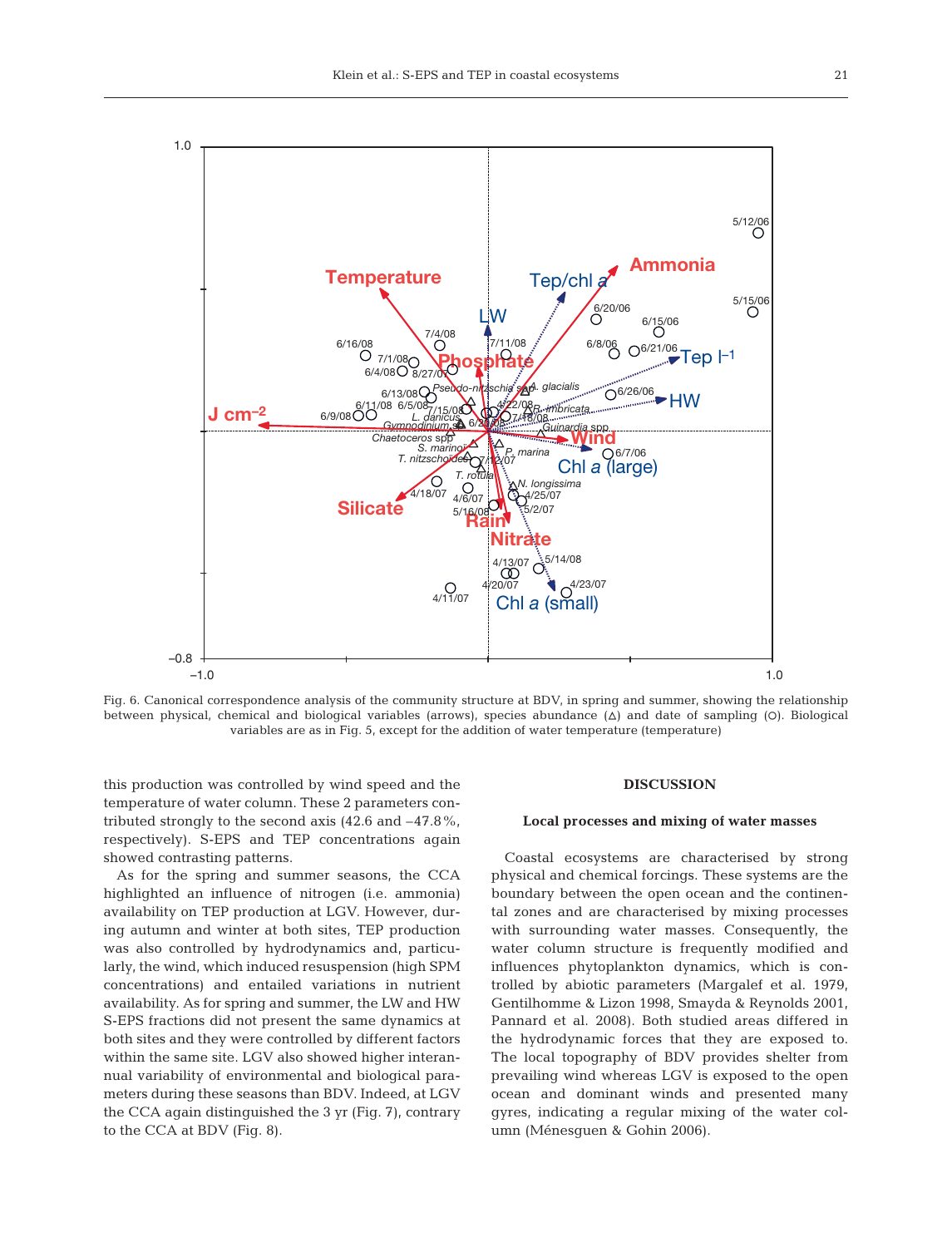

Fig. 7. Canonical correspondence analysis of the community structure at LGV, in autumn and winter, showing the relationship between physical, chemical and biological variables (arrows), species abundance  $(\Delta)$  and date of sampling (O). Biological variables are as in Fig. 5

As previously described in this area (Jouenne et al. 2007, Pannard et al. 2008), the spring bloom began in March at LGV and later (April/May) at BDV. The autumnal bloom appeared in September at BDV and in October at LGV. At both sites, the phytoplankton communities were largely dominated by diatoms, as previously reported (Jouenne et al. 2007, Pannard et al. 2008). For all seasons, the dominant species and the community structure of the phytoplankton were different between both sites (data not shown), in accordance with the nutrient availability and the hydrodynamics regime.

#### **Seasonal variability of TEP and S-EPS**

Phytoplankton is known as a major source of excretion of polysaccharides (Passow & Alldredge 1994, Mari & Burd 1998, Ramaiah et al. 2001). TEP concentrations varied greatly at both sites  $(36.9-1735 \text{ µg l}^{-1})$  at BDV and  $26.4-3604.5 \mu q l^{-1}$  at LGV) during the 3 yr of sampling. The minimum values observed at each site were 10 to 20 times lower than those previously observed in the Pacific  $(<500 \text{ µq } l^{-1}$ ; Passow & Alldredge 1995b, Li et al. 1998, Passow et al. 2001) and in the northwest Atlantic Ocean  $\left($ <124 µg l<sup>-1</sup>; Engel 2004), and the maximum values were similar to those measured in the Ross Sea (2800  $\mu$ q l<sup>-1</sup>; Hong et al. 1997). Values observed at each site remained largely lower than those measured in the Northern Adriatic (maximal values were  $14\,000$  µg l<sup>-1</sup>; Radic et al. 2005) or in the Baltic Sea (Engel & Passow 2001). Furthermore, it has been demonstrated that coastal zones present high TEP concentrations (100–3000 µg  $l^{-1}$ ; Passow 2002). The coastal ecosystems are often directly influenced by river nutrients inputs. Nutrient increases lead to higher phytoplankton biomass, resulting in high TEP concentrations (Corzo et al. 2000). TEP/chl *a*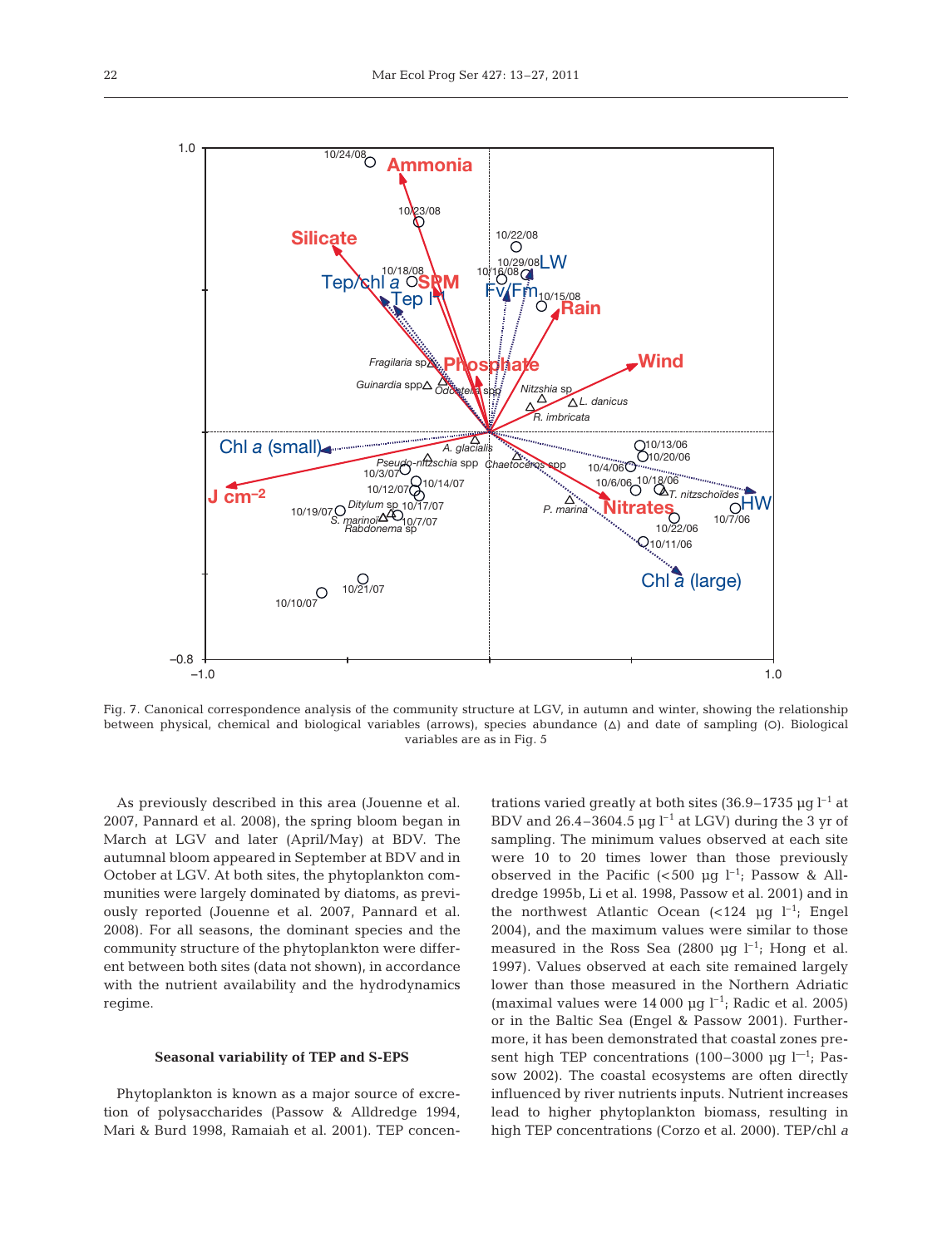

Fig. 8. Canonical correspondence analysis of the community structure at BDV, in autumn and winter, showing the relationship between physical, chemical and biological variables (arrows), species abundance  $(\Delta)$  and date of sampling  $(O)$ . Biological variables are as in Fig. 6

ratios are usually low during phytoplankton blooms, and increase at the end of the bloom when cells become senescent. TEP/chl *a* ratios obtained during the present study are in accordance with those from previous studies (Prieto et al. 2006, Ortega-Retuerta et al. 2009).

During the spring and summer, TEP concentrations followed the chl *a* concentrations at both sites, which implies a consistent production of TEP by active growing phytoplankton. This positive correlation between both variables has already been observed in many systems (Passow & Alldredge 1995b, Hong et al. 1997, Ramaiah & Furuya 2002, Beauvais et al. 2003, Radic et al. 2005, Prieto et al. 2006). In the present study, the high TEP concentrations resulted from a high number of phytoplankton cells. Further, TEP concentrations at both sites were also correlated with nitrogen concentrations. At LGV, TEP concentrations showed close relationships with nitrate concentrations; at BDV, TEP

concentrations were closely correlated with ammonia concentrations. It seems that high nitrogen concentrations enhanced phytoplankton growth and led to an increase in TEP concentrations. Furthermore, because river discharge was significantly higher at BDV than at LGV, nutrient inputs enhanced phytoplankton growth to a greater extent at BDV than at LGV. This result explains why we observed a negative and significant correlation between TEP and silicate concentrations during spring and summer at BDV. Indeed, the diatom bloom consumed the stock of silicates, while the increase in phytoplankton cell numbers led to an increase in TEP production.

During the autumn and winter, at each site, TEP concentrations did not follow the phytoplankton dynamics. The absence of a positive correlation between TEP and chl *a* concentrations has been already found in some coastal ecosystems (Schuster and Herndl, 1995, Garcia et al. 2002). This trend indicates that the phytoplank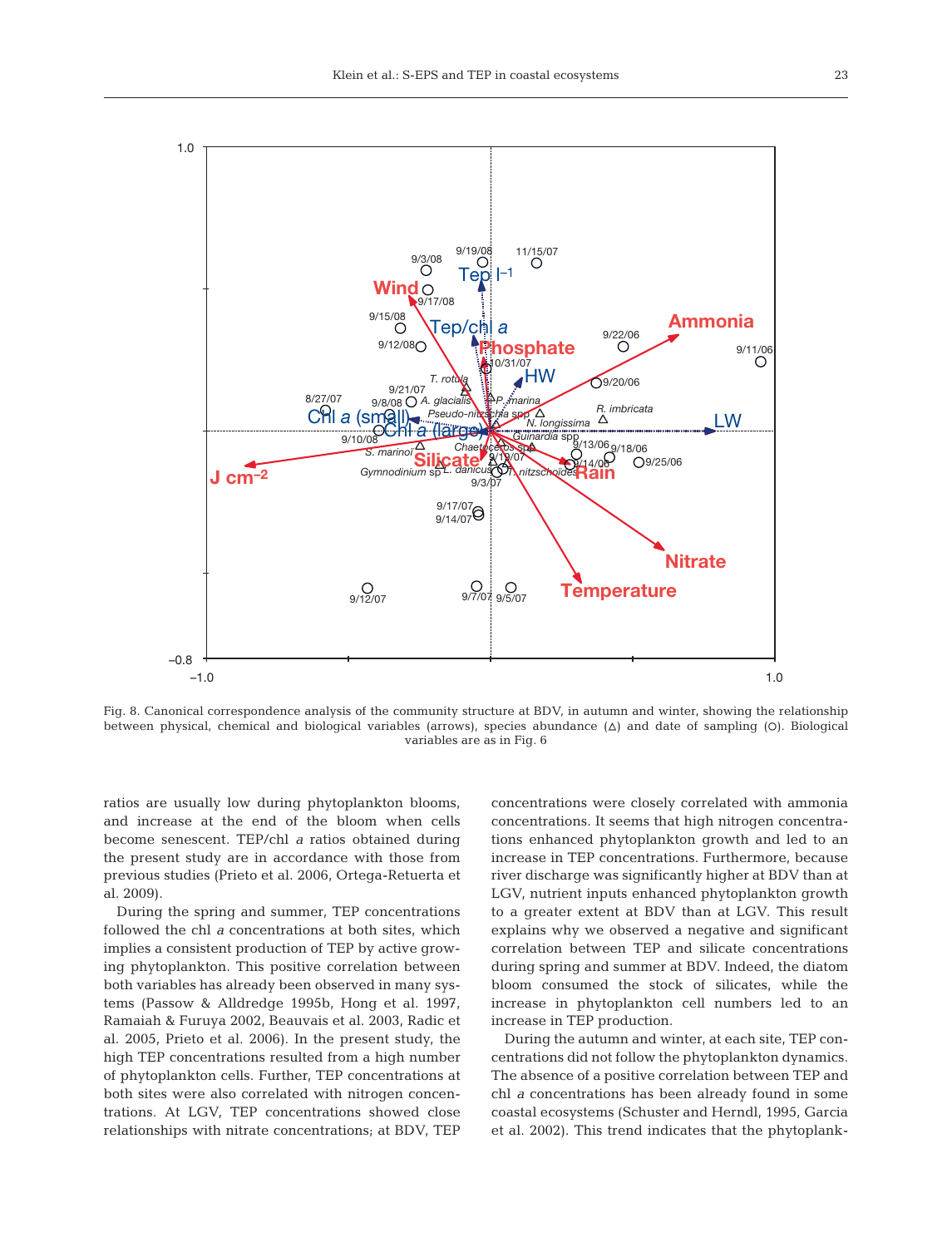ton community did not produce a significant amount of TEP or that TEP was rapidly exported, consumed and/or degraded. Indeed, the amount of TEP depends not only on phytoplankton excretion abundance, but also on the degradation, grazing and turbulence levels (Mari & Burd 1998, Penna et al. 1999, Kiorbøe 2000, Garcia et al. 2002). Mari & Burd (1998) used a model to predict TEP concentrations and demonstrated that bacterial degradation and grazing rate are essential to predict the real TEP concentrations *in situ*. It is well known that bacteria use a considerable fraction of phytoplankton production as a carbon source (Passow et al. 2001, Colombo et al. 2004, Pacobahyba et al. 2004). Furthermore, it has been demonstrated that zooplankton, as grazers, are associated with marine snow in the euphotic zone (Kiorbøe 2000). However, the relationships between TEP dynamics and these 2 processes (degradation and grazing) are still being discussed. Indeed, a previous study has shown a positive correlation between bacteria and TEP concentrations, excluding the degradation of TEP by bacteria (Passow et al. 2001). Other works demonstrated that planktonic copepods did not use TEP as an energy source (Prieto et al. 2001) and that copepod feeding was inhibited by TEP presence (Dutz et al. 2005). Turbulence may also explain the difference observed between phytoplankton and TEP dynamics in autumn/winter. Turbulence level acts on aggregation dynamics and may affect differently the residence time of TEP and phytoplankton in the water column (Garcia et al. 2002). This could explain the uncoupling that we observed between these 2 components during this period. Interpretations of field measurements at LGV and BDV during autumn and winter could be explained by the turbulence level. At both sites, we showed that physical forcing had an impact on TEP production during autumn and winter. Consequently, we can consider that turbulence level explains the autumn and winter dynamics of TEP, through resuspension of exopolysaccharide-rich particles as microphytobenthos biofilm.

The results of the present study also show that TEP was produced by different phytoplankton species depending on season and site. It is known that exopolysaccharides released by microorganisms depend on species, individual physiological state and environmental parameters such as light, carbon dioxide concentrations, nutrient availability, temperature and turbulence regime (Passow 2002, Claquin et al. 2008). Nevertheless, the EPS production varies according to the diatom species; 3 species, *Nitzschia* sp., *Skeletonema marinoi* and *Thalassiosira* spp., observed during the periods of high TEP concentration at both sites have already been described in association with high TEP concentrations in field or laboratory studies (Logan et al. 1995, Prieto et al. 2002, Urbani et al. 2005,

Claquin et al. 2008). However, there is a severe lack of studies on TEP production and on TEP regulation as a function of the phytoplankton species present. This knowledge is essential to understand the dynamics of TEP concentrations in the field.

In contrast to TEP concentrations, the S-EPS pools were not correlated with chl *a* concentrations, which suggests that a portion of the S-EPS excretions was not related to phytoplankton. These excretions can be produced by bacteria, macro- and micro-phytobenthos, zooplankton and zoobenthos. Because a large part of S-EPS (HW and LW) was due to non-phytoplanktonic excretions, the influence of phytoplankton on the dynamics of S-EPS cannot be well described. TEP dynamics appeared largely driven by phytoplankton development in spring and summer. The TEP pool that we measured was also a good indicator of phytoplankton carbon excretion, which was not the case for S-EPS.

The S-EPS fraction produced by benthic diatoms has been largely described in the literature (Decho 1990, Wolfstein & Stal 2002, Underwood et al. 2004). However, S-EPS production by planktonic diatoms has been rarely studied. High concentrations of soluble carbohydrates could be present on mudflats, between 50 and 5000  $\mu$ g g<sup>-1</sup> sediment (Underwood & Smith 1998). Several authors have studied the mechanism of EPS production in benthic diatoms as a function of nutrient, light and temperature (Smith & Underwood 2000, De Brouwer & Stal 2002, Wolfstein & Stal 2002, Underwood et al. 2004). It has been demonstrated that the S-EPS production increased in nutrient-limited cultures and that this production can occur under both dark and illuminated conditions (Smith & Underwood 2000, De Brouwer & Stal 2002, Wolfstein & Stal 2002). The chemical composition and physical characteristics of S-EPS changed also significantly with environmental conditions and the physiological status of the diatom cells (De Brouwer & Stal 2002, Underwood et al. 2004). In the present study, the wind-exposed site (LGV) always showed higher S-EPS concentrations than the protected area (BDV). The concentrations of the HW pool were only correlated with TEP concentrations in the BDV during the spring and summer seasons. For the rest of the sampling, TEP and S-EPS concentrations were not linked. A different pattern of LW and HW S-EPS pools was also observed. This result can be explained by the work of Underwood et al. (2004). They showed that, in the benthic diatom *Cylindrotheca closterium*, the production of LW and HW S-EPS followed different metabolic pathways and were differently affected by environmental factors. In the present study, the S-EPS fraction showed different dynamics depending on the site and the season. No specific pattern was found. In the present study, we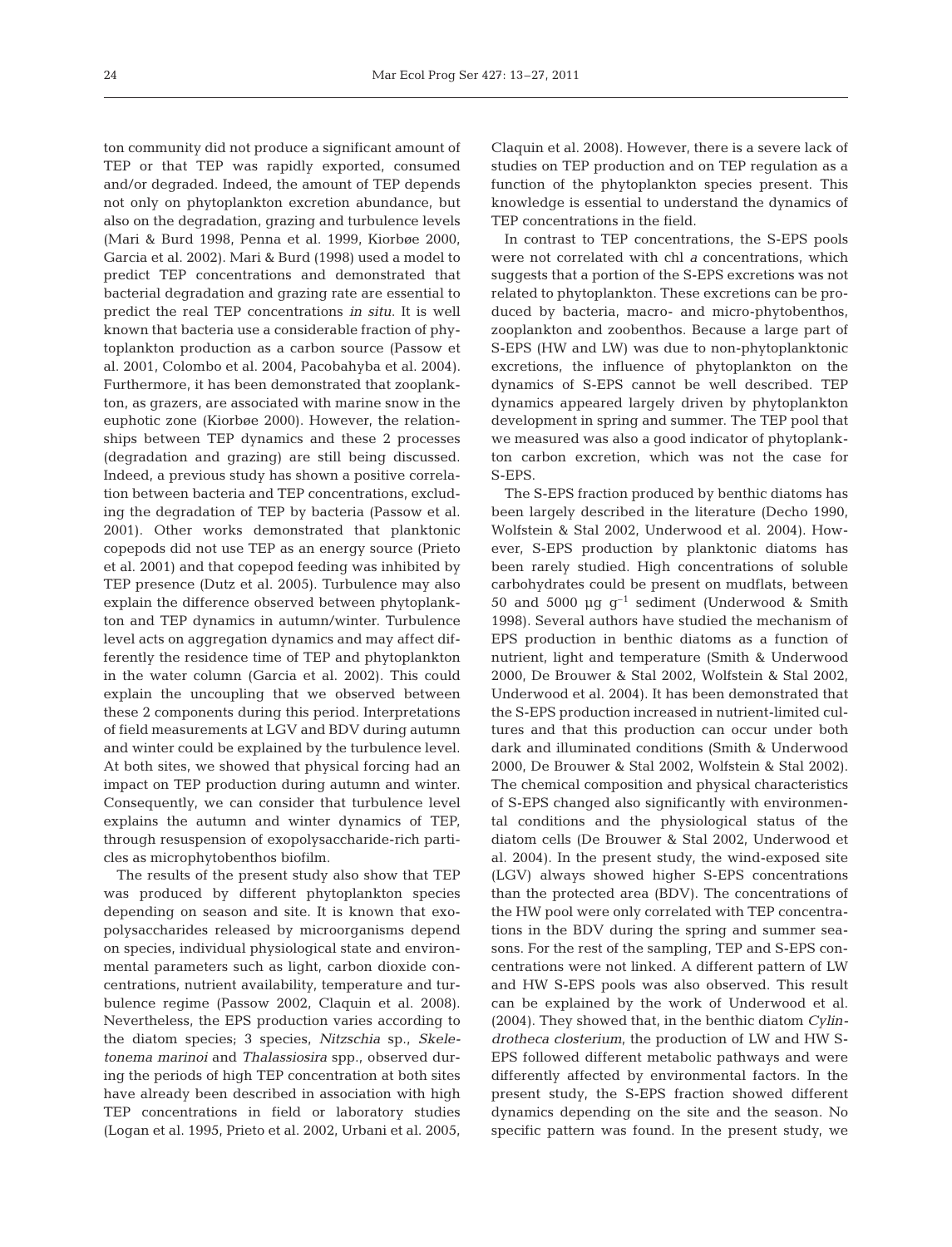showed that the S-EPS stocks often do not depend on chl *a* concentrations; instead, other organisms or biochemical cycles largely influenced the dynamics of this component at both sites.

### **CONCLUSIONS**

This study demonstrated that the dynamics of TEP and S-EPS were different at the 2 studied sites and varied as a function of seasons, although these 2 pools may have the same precursors. However, it appeared that TEP production was largely related to phytoplankton and nutrient dynamics in spring and summer, whereas hydrodynamic forcings drove TEP concentration variations in autumn and winter. In contrast to the TEP dynamics, which was partly explained by our results, the causes of the variation in the S-EPS pool could not be clearly elucidated. Our results show that the origins of TEP and S-EPS are different, indicating different production patterns. We pointed out that it is necessary to study, in the laboratory, EPS production in planktonic species because previous studies have dealt mainly with benthic diatoms. Besides aiding the understanding of TEP and S-EPS dynamics in coastal ecosystems, the results of the present study will be used in future to estimate the portion of primary production that fuels the phytoplankton-extracellular carbon pool.

*Acknowledgements*. This study was supported by the Conseil Régional de Basse-Normandie, the Agence de l'Eau-Seine-Normandie, the Laboratoire Départemental Franck Duncombe (Conseil du Général du Calvados) and the Syndicat Mixte pour l'Equipement du Littoral (Conseil Général de la Manche). We thank the ERPCB laboratory for technical assistance with nutrient measurements and the CREC marine station for sampling (both at the Université de Caen Basse-Normandie). We thank Dr. J. Fauchot for her constructive comments.

## LITERATURE CITED

- ▶ Alldredge AL, Passow U, Logan BE (1993) The abundance and significance of a class of large transparent organic particles in the ocean. Deep-Sea Res Part I 40:1131–1140
	- Aminot A, Chaussepied M (1983) Manuel des analyses chimiques en milieu marin. CNEXO, BNDO/Documentation, Brest, France
	- Aminot A, Kérouel R (2004) Hydrologie des écosystèmes marins. Paramètres et analyses. Ifremer, Brest
	- Aminot A, Kérouel R (2007) Dosage automatique des nutriments dans les eaux marines: méthodes en flux continu. Ifremer, Brest
- ► Beauvais S, Pedrotti ML, Villa E, Lemée R (2003) Transparent exopolymer particle (TEP) dynamics in relation to trophic and hydrological conditions in the NW Mediterranean Sea. Mar Ecol Prog Ser 262:97–109
- ▶ Claquin P, Probert I, Lefebvre S, Veron B (2008) Effects of

temperature on photosynthetic parameters and TEP production in eight species of marine microalgae. Aquat Microb Ecol 51:1–11

- Colombo V, Vieira AAH, Moraes G (2004) Activity of glycosidases from freshwater heterotrophic microorganisms on the degradation of extracellular polysaccharide produced by *Anabaena spiroides* (Cyanobacteria). Braz J Microbiol 3: 110–116
- ► Corzo A, Morillo JA, Rodríguez S (2000) Production of transparent exopolymer particles (TEP) in cultures of *Chaetoceros calcitrans* under nitrogen limitation. Aquat Microb Ecol 23:63–72
	- De Brouwer JFC, Stal LJ (2002) Daily fluctuations of exopolymer in cultures of the benthic diatoms *Cylindrotheca closterium* and *Nitzschia* sp. (Bacillariophyceae). J Phycol 38: 464–472
	- De Brouwer JFC, Wolfstein K, Stal LJ (2002) Physical characterisation and diel dynamics of different fractions of extracellular polysaccharides in an axenic culture of benthic diatom. Eur J Phycol 32:32–44
	- Decho AW (1990) Microbial exopolymer secretions in ocean environments: their role(s) in food webs and marine processes. Oceanogr Mar Biol Annu Rev 28:73–153
- ► Decho AW, Moriarty JW (1990) Bacterial exopolymer utilization by a barpacticoid copepod: a methodology and results. Limnol Oceanogr 35:1039–1049
- ► Dubois M, Gilles KA, Hamilton JK, Rebers PA, Smith F (1956) Colorimetric method for determination of sugars and related substances. Anal Chem 28:350–356
- ▶ Dutz J, Klein Breteler WCM, Kramer G (2005) Inhibition of copepod feeding by exudates and transparent exopolymer particles (TEP) derived from *Phaeocystis globosa* phytoplankton community. Harmful Algae 4:929–940
- ► Engel A (2000) The role of the transparent exopolymer particles (TEP) in the increase in apparent stickiness during the decline of a diatom bloom. J Plankton Res 22:485–497
- ► Engel A (2004) Distribution of the transparent exopolymer particles (TEP) in the northeast Atlantic Ocean and their potential significance for aggregation processes. Deep-Sea Res I 51:83–92
- ► Engel A, Passow U (2001) Carbon and nitrogen content of transparent exopolymer particles (TEP) in relation to their Alcian Blue adsorption. Mar Ecol Prog Ser 219:1–10
- ► Engel A, Meyerhöfer M, v. Bröckel K (2002) Chemical and biological composition of suspended particles and aggregates in the Baltic Sea in summer (1999). Estuar Coast Shelf Sci 55:729–741
- ► Flemming HC, Wingender J (2001) Relevance of microbial extracellular polymeric substances (EPSs) Part I: structural and ecological aspects. Water Sci Technol 43:1–8
- ► Flood PR, Deibel D, Morris CC (1992) Filtration of colloidal melanin form sea water by planktonic tunicates. Nature 355: 630–632
- Garcia CM, Prieto L, Echevarria F, Garcia-Lafuente J, Ruiz J, ➤ Rubin JP (2002) Hydrodynamics and the spatial distribution of plankton and TEP in the Gulf of Cadiz (SW Iberian Peninsula). J Plankton Res 24:817–833
- ► Gentilhomme V, Lizon F (1998) Seasonal cycle of nitrogen and phytoplankton biomass in a well-mixed coastal system (Eastern English Channel). Hydrobiologia 361: 191–199
	- Genty B, Briantais J, Baker NR (1989) The relationship between the quantum yield of photosynthetic electron transport and of quenching chlorophyll fluorescence. Biochim Biophys Acta 990:87–92
- ▶ Hoagland KD, Rosowski JR, Gretz MR, Roemer SC (1993) Diatom extracellular polymeric substances: function, fine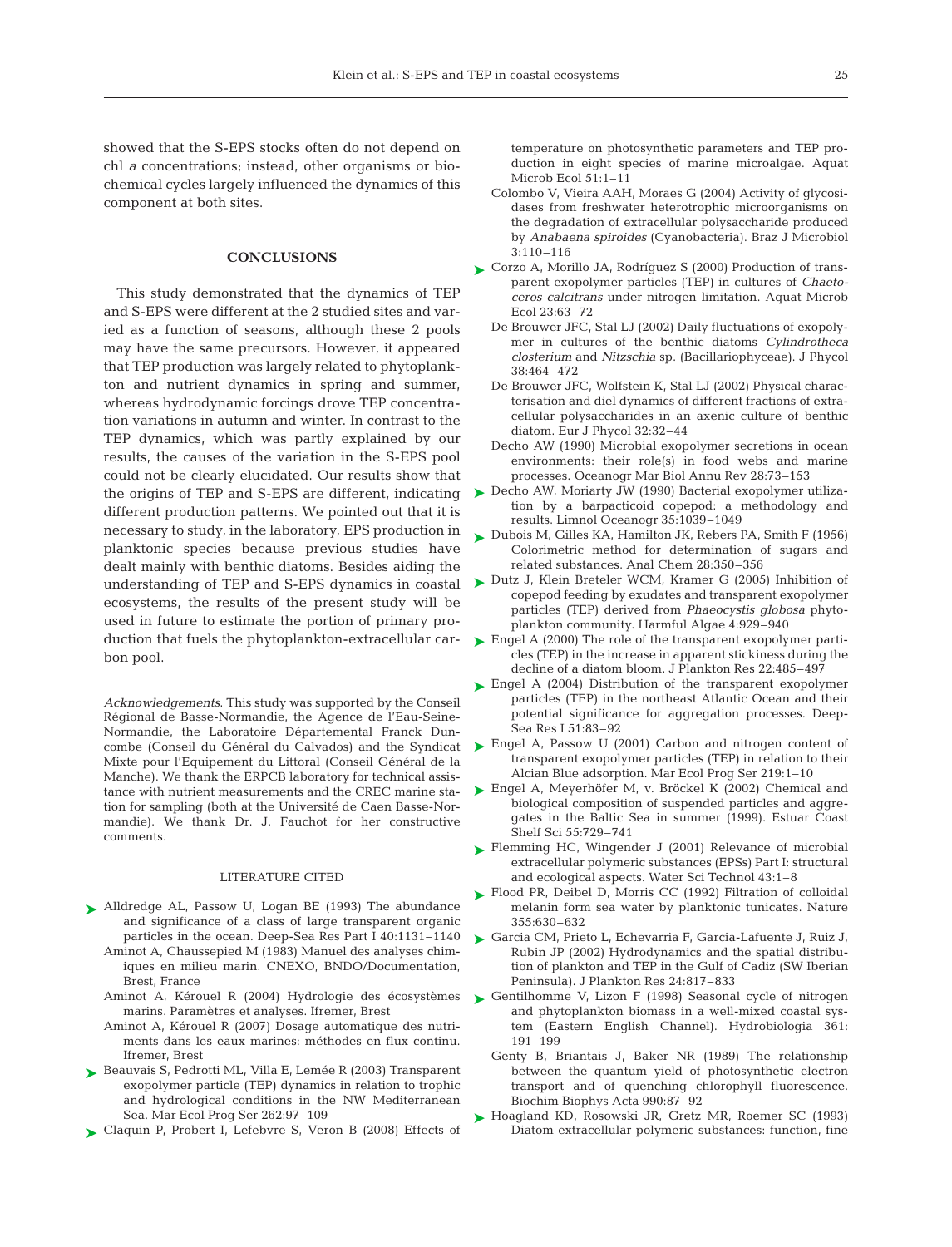structure, chemistry and physiology. J Phycol 29:537–566

- ► Hong Y, Smith WO Jr, White AM (1997) Studies on transparent exopolymer particles (TEP) produced in the Ross Sea (Antarctica) and by *Phaeocystis antarctica* (Prymnesiophyceae). J Phycol 33:368–376
- Jouenne F, Lefebvre S, Véron B, Lagadeuc Y (2005) Biological ➤ and physicochemical factors controlling short-term variability in phytoplankton primary production and photosynthetic parameters in a macrotidal ecosystem (eastern English Channel). Estuar Coast Shelf Sci 65:421–439
- ► Jouenne F, Lefebvre S, Véron B, Lagadeuc Y (2007) Phytoplankton community structure and primary production in small intertidal estuarine-bay ecosystem (eastern English Channel, France). Mar Biol 151:805–825
	- Kiorbøe T (2000) Colonization of marine snow aggregates by invertebrate zooplankton abundance, scaling and possible role. Limnol Oceanogr 45:479–484
	- Kiorbøe T, Hansen JLS (1993) Phytoplankton aggregate formation: observations of patterns and mechanisms of cell sinking and the significance of exopolymeric material. J Plankton Res 15:993–1018
- ► Li X, Passow U, Logan BE (1998) Fractal dimensions of small (15-200 µm) particles in Eastern Pacific coastal waters. Deep-Sea Res Part I 45:115–131
- ► Lind JL, Heimann K, Miller EA, van Vliet C, Hoogenraad NJ, Wetherbee R (1997) Substratum adhesion and gliding in a diatom are mediated by extracellular proteoglycans. Planta 203:213–221
- ► Logan BE, Passow U, Alldredge AL, Grossart HP, Simon M (1995) Rapid formation and sedimentation of large aggregates is predictable from coagulation rates (half-lives) of transparent exopolymer particles (TEP). Deep-Sea Res II 42:203–214
	- Margalef R, Estrada M, Blasco D (1979) Functional morphology of organisms involved in red tide, as adapt to decaying turbulence. In: Taylor D, Seliger H (eds) Toxic dinoflagellate blooms. Elsevier, New York, p 89–94
- ► Mari X, Burd A (1998) Seasonal size spectra of transparent exopolymeric particles (TEP) in a coastal sea and comparison with those predicted using coagulation theory. Mar Ecol Prog Ser 163:63–76
- ► Marín Leal JC, Dubois S, Orvain F, Galois R and others (2008) Stable isotopes ( $\delta^{13}C$ ,  $\delta^{15}N$ ) and modelling as tools to estimate the trophic ecology of cultivated oysters in two contrasting environments. Mar Biol 153:673–688
- ► Ménesguen A, Gohin F (2006) Observation and modelling of natural retention structures in the English Channel. J Mar Syst 63:244–256
- ► Ortega-Retuerta E, Reche I, Pulido-Villena E, Agustí S, Duarte CM (2009) Uncoupled distributions of transparent exopolymer particles (TEP) and dissolved carbohydrates in the Southern Ocean. Mar Chem 115:59–65
	- Pacobahyba LD, Bianchini I Jr, Vieira AAH, Cunha-Santino MB (2004) The mineralization kinetics of *Straurastrum iversenii* Nygaard var. *americanum*. Acta Limnol Brasiliensa 16:391–400
- Pannard A, Claquin P, Klein C, Le Roy B, Véron B (2008) Short ➤ term variability of the phytoplankton community in coastal ecosystem in response to physical and chemical conditions changes. Estuar Coast Shelf Sci 80:212–224
- ▶ Parkhill JP, Maillet G, Cullen JJ (2001) Fluorescence-based maximal quantum yield for PSII as a diagnostic of nutrient stress. J Phycol 37:517–529
- ► Passow U (2002) Production of transparent exopolymer particles (TEP) by phyto- and bacterioplankton. Mar Ecol Prog Ser 236:1–12
- ▶ Passow U, Alldredge AL (1994) Distribution, size and bacter-

ial colonization of transparent exopolymer particles (TEP) in the ocean. Mar Ecol Prog Ser 113:185–198

- ► Passow U, Alldredge AL (1995a) A dye-binding assay for the spectrophotometric measurement of transparent exopolymer particles (TEP). Limnol Oceanogr 40:1326–1335
- ▶ Passow U, Alldredge AL (1995b) Aggregation of diatoms bloom in mecocosm: the role of transparent exopolymer particles (TEP). Deep-Sea Res II 42:99–109
- ► Passow U, Alldredge AL (1999) Do transparent exopolymer particles (TEP) inhibit grazing by the euphausiid *Euphausia superba*? J Plankton Res 21:2203–2217
- ► Passow U, Shipe RF, Murray A, Pak DK, Brzezinski MA, Alldredge AL (2001) The origin of transparent exopolymer particles (TEP) and their role in the sedimentation of particulate matter. Cont Shelf Res 21:327–346
- ► Penna A, Bertuli S, Penna N, Magnani M (1999) Influence of nutrient ratios on the in vitro extracellular polysaccharide production by marine diatoms from the Adriatic Sea. J Plankton Res 21:1681–1690
- ► Prieto L, Sommer F, Stibor H, Koeve W (2001) Effects of planktonic copepods on transparent exopolymeric particles (TEP) abundance and size spectra. J Plankton Res 23: 515–525
- ► Prieto L, Ruiz J, Echevarria F, Garcia CM and others (2002) Scales and processes in the aggregation of diatom blooms: high time resolution and wide size range records in a mesocosm study. Deep-Sea Res I 49:1233–1253
- Prieto L, Navarro G, Cozar A, Echevarria F, Garcia CM (2006) ➤ Distribution of TEP in the euphotic and upper mesopelagic zones of the southern Iberian coasts. Deep-Sea Res II 53: 1314–1328
- Radic T, Kraus R, Fuks D, Radic J, Pecar O (2005) Transparent ➤ exopolymeric particles' distribution in the northern Adriatic and their relation to microphytoplankton biomass and composition. Sci Total Environ 353:151–161
- ► Ramaiah N, Furuya K (2002) Seasonal variations in phytoplankton composition and transparent exopolymer particles in a eutrophicated coastal environment. Aquat Microb Ecol 30:69–82
- ► Ramaiah N, Yoshikawa T, Furuya K (2001) Temporal variations in transparent exopolymer particles (TEP) associated with a diatom spring bloom in a subartic ria in Japan. Mar Ecol Prog Ser 212:79–88
- ► Schreiber U, Schliva U, Bilger W (1986) Continuous recording of photochemical and non-photochemical chlorophyll fluorescence quenching with a new type of modulation fluorometer. Photosynth Res 10:51–62
- ▶ Schuster S, Herndl GJ (1995) Formation and significance of transparent exopolymer particles in the northern Adriatic Sea. Mar Ecol Prog Ser 124:227–236
- ► Shimada A, Nakata H, Nakamura I (1997) Acidic exopoly saccharide produced by *Enterobacter* sp. J Ferment Bioeng 84: 113–118
- ► Smayda TJ, Reynolds CS (2001) Community assembly in marine phytoplankton: application of recent models to harmful dinoflagellate bloom. J Plankton Res 23:447–461
- ► Smith DJ, Underwood GJC (2000) The production of extracellular carbohydrates by estuarine benthic diatoms: the effects of growth phase and light and dark treatment. J Phycol 36:321–333
- Staats N, de Winder B, Stal LJ, Mur LR (1999) Isolation and characterisation of extracellular polysaccharides from the epipelic diatoms *Cylindrotheca closterium* and *Navicula salinarum*. Eur J Phycol 34:161–169 ➤
- Staats N, Stal LJ, Mur LR (2000) Exopolysaccharide production ➤by the epipelic diatom *Cylindrotheca closterium*: effects of nutrient conditions. J Exp Mar Biol Ecol 249:13-27